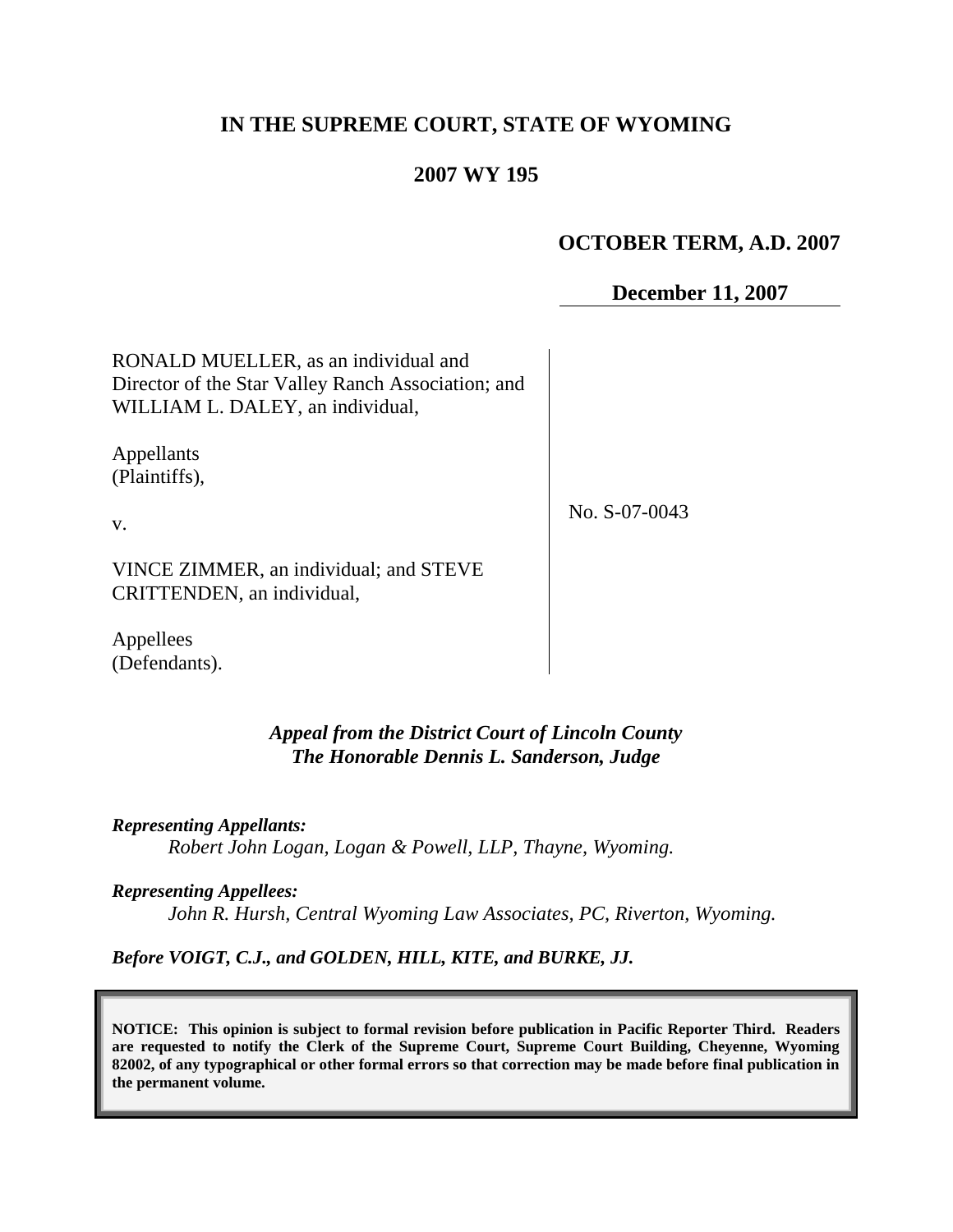### **BURKE, Justice.**

[¶1] Appellants, Ronald Mueller and William Daley, appeal the district court's order awarding attorney fees and costs to Appellees, Vince Zimmer and Steve Crittenden. We affirm.

#### *ISSUE*

[¶2] We restate the issue as follows:

Did the district court abuse its discretion in awarding appellees attorney fees and costs in the amount of \$4,241.99?

#### *FACTS*

[¶3] This is not the first time these parties have been before this Court in this litigation. In *Mueller v. Zimmer*, 2005 WY 156, 124 P.3d 340 (Wyo. 2005), we affirmed the district court's grant of summary judgment on a variety of claims in favor of Appellees. We also remanded the case to the district court for an award of attorney fees to Appellees as a sanction against Appellants for their pursuit of a frivolous claim. This appeal arises from the district court's order awarding those fees.

[¶4] The initial litigation involved numerous parties and assorted claims made by Appellants. In resolving the issues presented in this appeal, it is not necessary to restate much of the factual background in the underlying litigation. We discuss here only those facts relevant to this appeal.

[¶5] Appellants instituted a shareholder derivative suit against the Star Valley Ranch Association, a charitable corporation. They also made claims against the Board of Directors, various Board members, and former employees. The Defendants included Appellees, who were former employees of the Association. Appellants alleged, among other claims, that the Board of Directors hired Appellees as managers in violation of the Association's bylaws and claimed that their employment was ultra vires. Appellants sought to recover the salaries the Association paid Appellees. The district court granted summary judgment to the Defendants. Appellants appealed to this Court, and we affirmed. Additionally, we imposed sanctions against Appellants, in the form of an award of attorney fees and costs to Appellees, because the ultra vires claim was frivolous and brought in bad faith.

[¶6] Our prior discussion on the substantive ultra vires issue noted that "[a] simple review of our statutes shows that Appellants' claim is utterly devoid of merit." *Mueller*, ¶ 23, 124 P.3d at 353. We stated:

Appellants did not cite or discuss Wyo. Stat. Ann. § 17-19-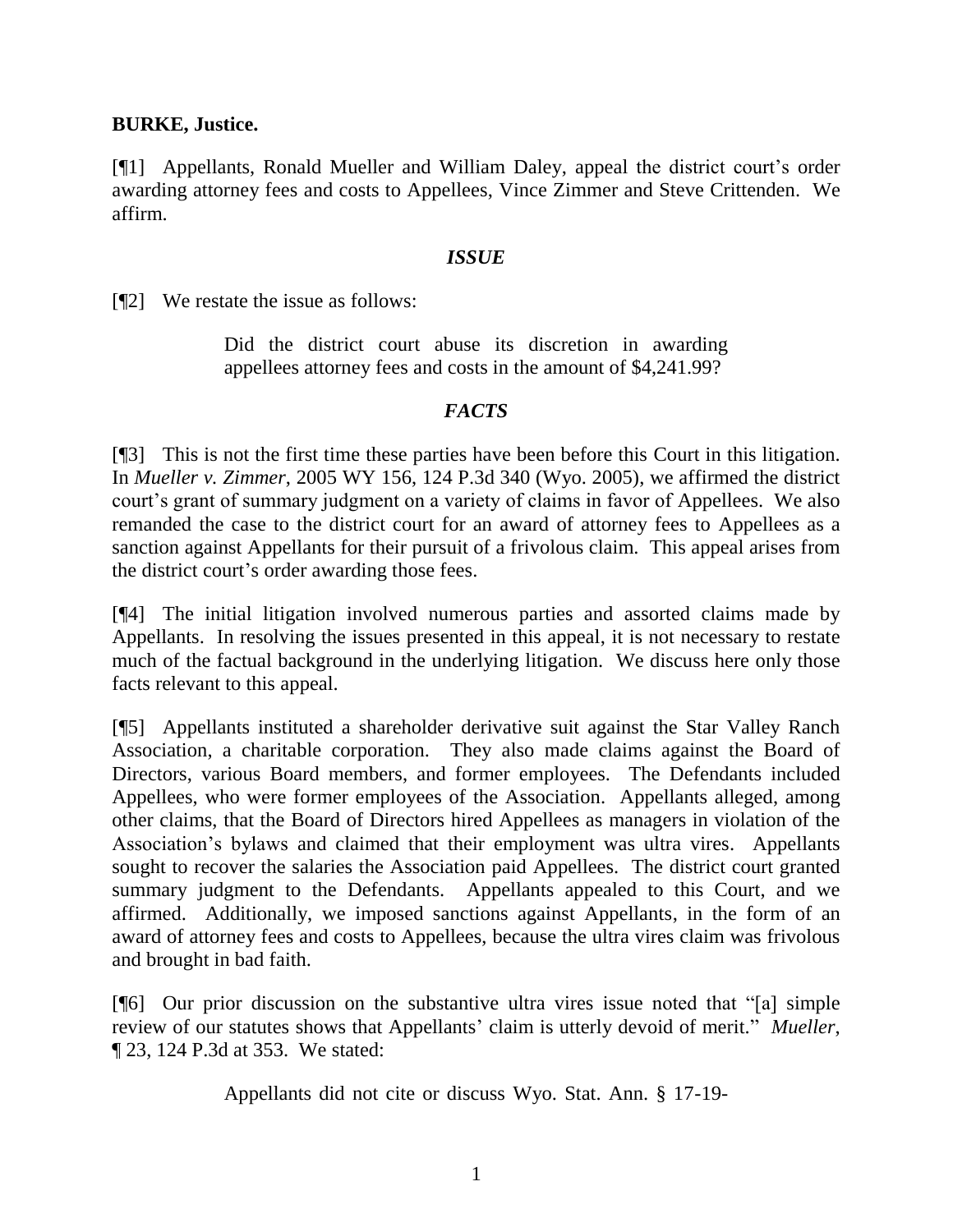304 [relating to ultra vires claims] in their argument on this issue. The egregiousness of this failure is compounded by the fact that Appellants were obviously aware of the statute because they cite it in support of an argument on another issue. Appellants' argument is not only not cogent, it is frivolous, and we can only conclude that the claim was pursued in bad faith. The summary judgment is affirmed.

*Id.*, ¶ 24, 124 P.3d at 354.

[¶7] Later in the opinion, we explained our decision to award attorney fees and costs:

Appellants' argument has been characterized by the failure to provide evidence in support of their allegations and by the repeated presentation of contentions that are not cogent or supported by citation to any relevant legal authority. We specifically have found that Appellants' claim that the employments of Zimmer and Crittenden were ultra vires was frivolous and brought in bad faith considering their failure to cite the relevant statutory provision. Accordingly, we will require Appellants to pay all of the defendants' reasonable expenses, including counsel fees incurred in defending that particular claim. While tempted to award fees and costs for the other derivative claims brought by Appellants, we decline to do so after careful consideration of the matter. We remand this matter to the district court for a determination of those fees and costs.

*Id.*, **[44, 124 P.3d at 362** (footnote omitted).

[¶8] On remand, Appellees initially sought to recover their total costs and attorney fees. They contended that our order applied to their defense of all derivative claims, not just the ultra vires claim. Appellants, on the other hand, asserted that our order applied only to attorney fees and costs associated with the ultra vires claim. The district court certified the question, but we declined to address it, stating:

> The scope of our remand was sufficiently set forth in *Mueller*. We specifically found that the ultra vires derivative claim was frivolous and pursued in bad faith. We declined to award fees and costs for any of the other derivative claims. We remanded only for a determination of the fees and costs associated with the defense against the ultra vires derivative claim and award of such to "all of the defendants" to the extent incurred, if any.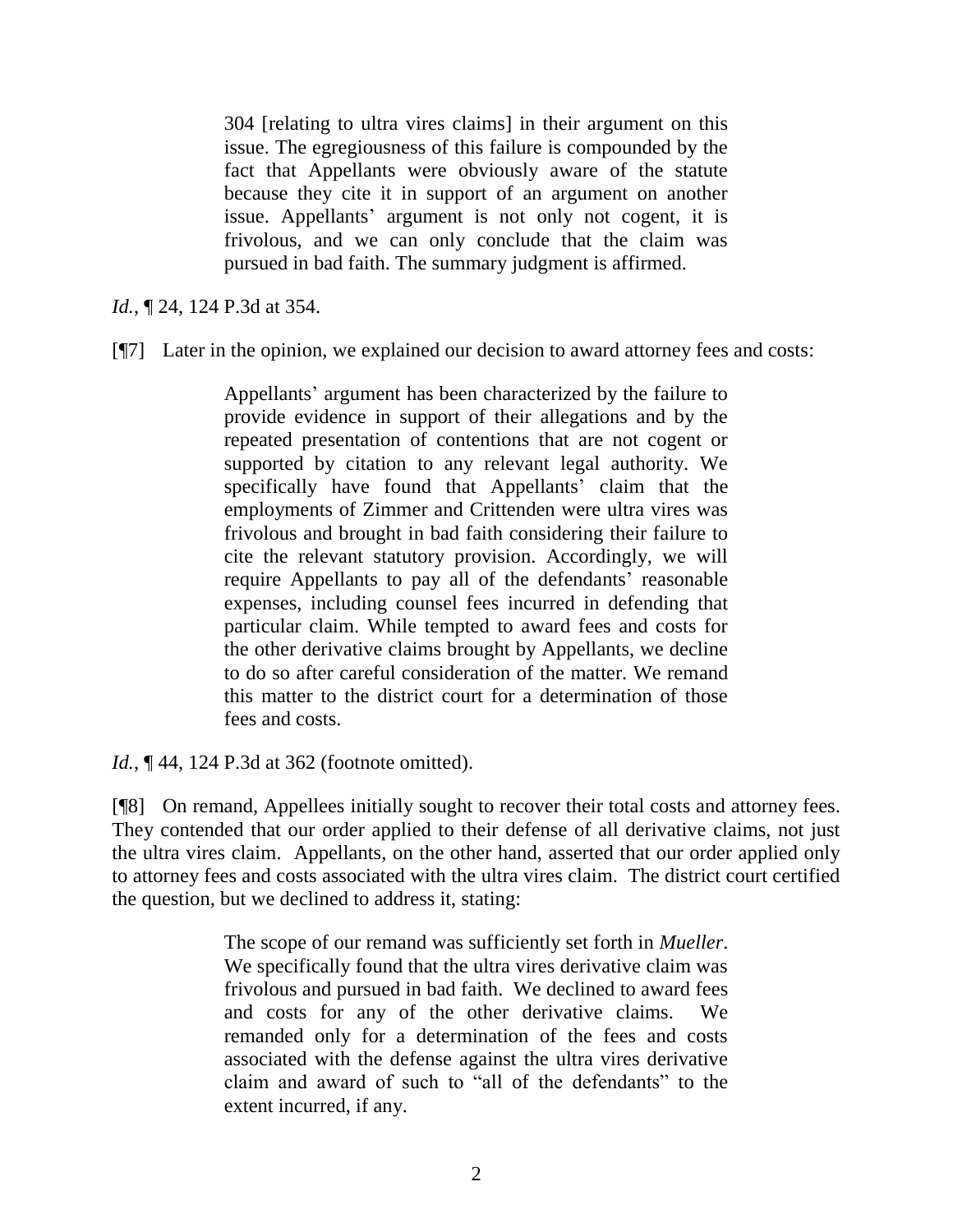[¶9] Appellees subsequently revised their claim to include only the costs and fees attributable to their defense of the ultra vires claim, and moved for an award of \$4,583.66. The motion was supported by a ledger of costs and an affidavit from defense counsel. The affidavit explained that the Defendants' counsel did not contemporaneously track the costs associated with the ultra vires claim. Instead, counsel arrived at the figure by reviewing depositions, motions, work product, and billing records, and determined that 13.5% of the work was specific to the ultra vires claim. Counsel then applied that amount to the total costs, \$33,953.03, for a total request of \$4,583.66. Defense counsel's hourly billing rate was \$150.00 per hour. After accounting for \$193.50 that Appellants had previously paid and other downward cost adjustments, Appellees revised their total requested amount to \$4,241.99.

[¶10] At the conclusion of the hearing, the district court awarded Appellees the requested attorney fees and costs, reasoning as follows:

> THE COURT: . . . Well, this is a most unusual case. Normally, as has been pointed out, this issue comes to us by way of the Supreme Court's mandate that we go through this. I guess at the outset, I do remember spending [a] considerable amount of time researching the ultra vires issue during the motion for summary judgment, so I know it was an issue. There was a lot of other, I think, more substantive issues with regard to this. But I guess given where we are—and I can understand. I understand what the Supreme Court is saying. I believe it's more from a matter of having precision in terms of having ledgers and accounts on each claim, but, quite frankly, in our modern pleading, you know, we have in many cases such as this multiple counts. Sometimes, it's two different ways of saying the same thing. When it gets down to saying, "Now, you sort out what you spent on one claim as opposed to another," I believe that's a practical impossibility because sometimes, for example, in a contract claim, you have a breach of contract. You don't have a lawsuit any more on contract without the tort theory of breach of covenant of good faith and fair dealing. In both of those, you're plowing a lot of same ground as to what the breach was, for example. So how do you allocate the two?

So in terms of where we are, basically, the choice I've got is nothing or \$4,241.99.

I take in terms of what has been described here in the affidavits, what [Appellees' counsel] has submitted, it's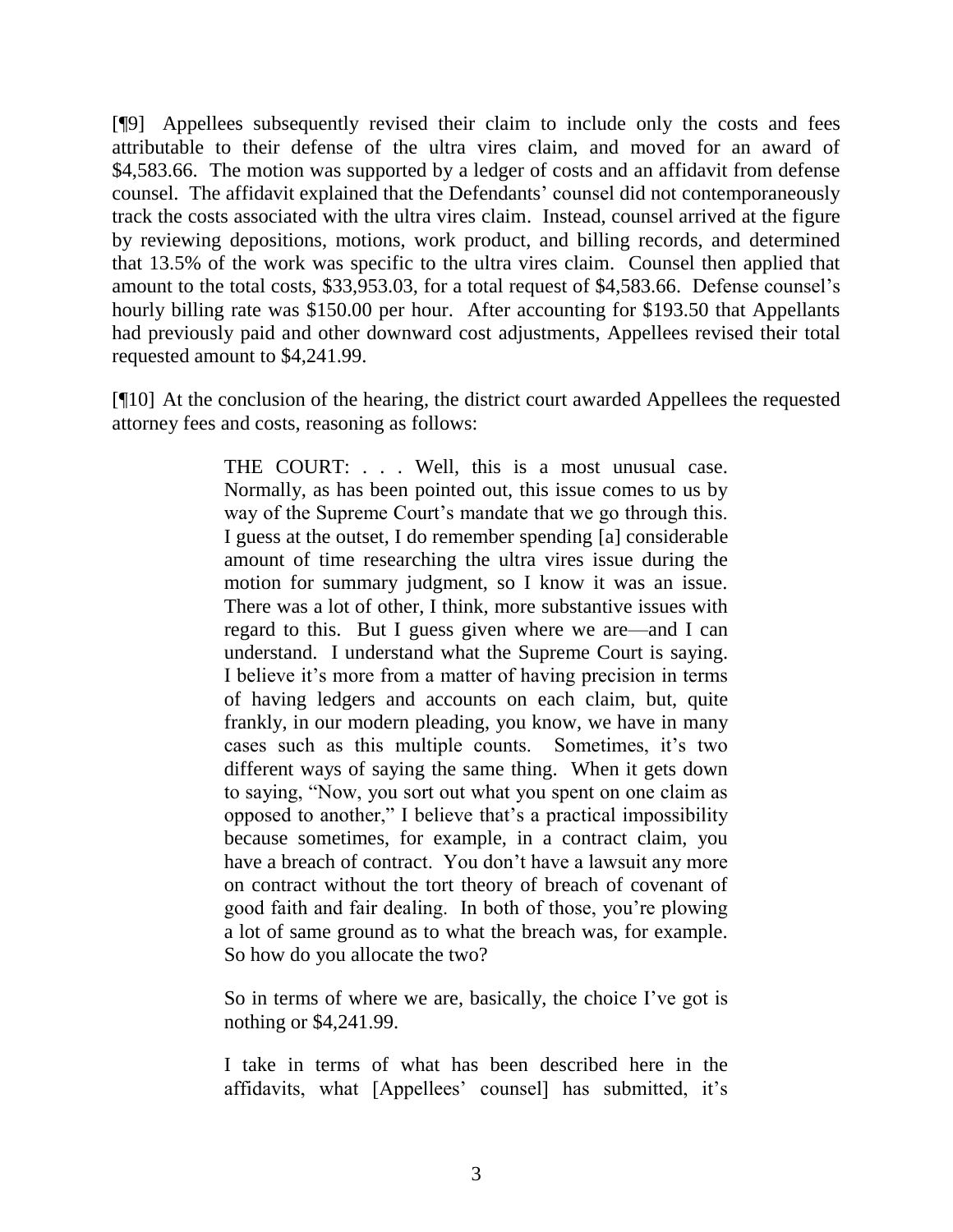obvious to the Court that he's done his best. It really falls in the nature of expert testimony, if you want to call it that. He's trying to describe his methodology in allocating them out. As we have in most things where you have opinion type of testimony, the other side is saying, "Well, it's speculation."

Given the choice between the two, in terms of where I'm at, I do find that [Appellees' counsel] has met his burden of proof and burden of persuasion. I'm going to award the \$4,241.99 attorney's fees.

Appellants now appeal the district court's decision.

### *STANDARD OF REVIEW*

[¶11] We review an award of attorney fees for an abuse of discretion. *Cline v. Rocky Mountain, Inc.*, 998 P.2d 946, 951 (Wyo. 2000).

> "A court abuses its discretion only when it acts in a manner which exceeds the bounds of reason under the circumstances. The burden is placed upon the party who is attacking the trial court's ruling to establish an abuse of discretion, and the ultimate issue is whether the court could reasonably conclude as it did."

*Id.* (quoting *Johnston v. Stephenson*, 938 P.2d 861, 862 (Wyo. 1997)).

We have said that "[j]udicial discretion is a composite of many things, among which are conclusions drawn from objective criteria; it means a sound judgment exercised with regard to what is right under the circumstances and without doing so arbitrarily or capriciously." *Ekberg v. Sharp*, 2003 WY 123, ¶ 9, 76 P.3d 1250, 1253 (Wyo. 2003). If the record includes sufficient evidence to support the district court's exercise of discretion, we uphold its decision. *In re KJD*, 2002 WY 26, ¶ 21, 41 P.3d 522, 527 (Wyo. 2002).

*Hayzlett v. Hayzlett*, 2007 WY 147, ¶ 7, 167 P.3d 639, 641-42 (Wyo. 2007).

### *DISCUSSION*

[¶12] We note initially that Appellants do not contest the reasonableness of the \$150 hourly rate charged by Appellees' attorney. The essence of Appellants' position in this appeal is that, because Appellees failed to provide an itemized statement reflecting only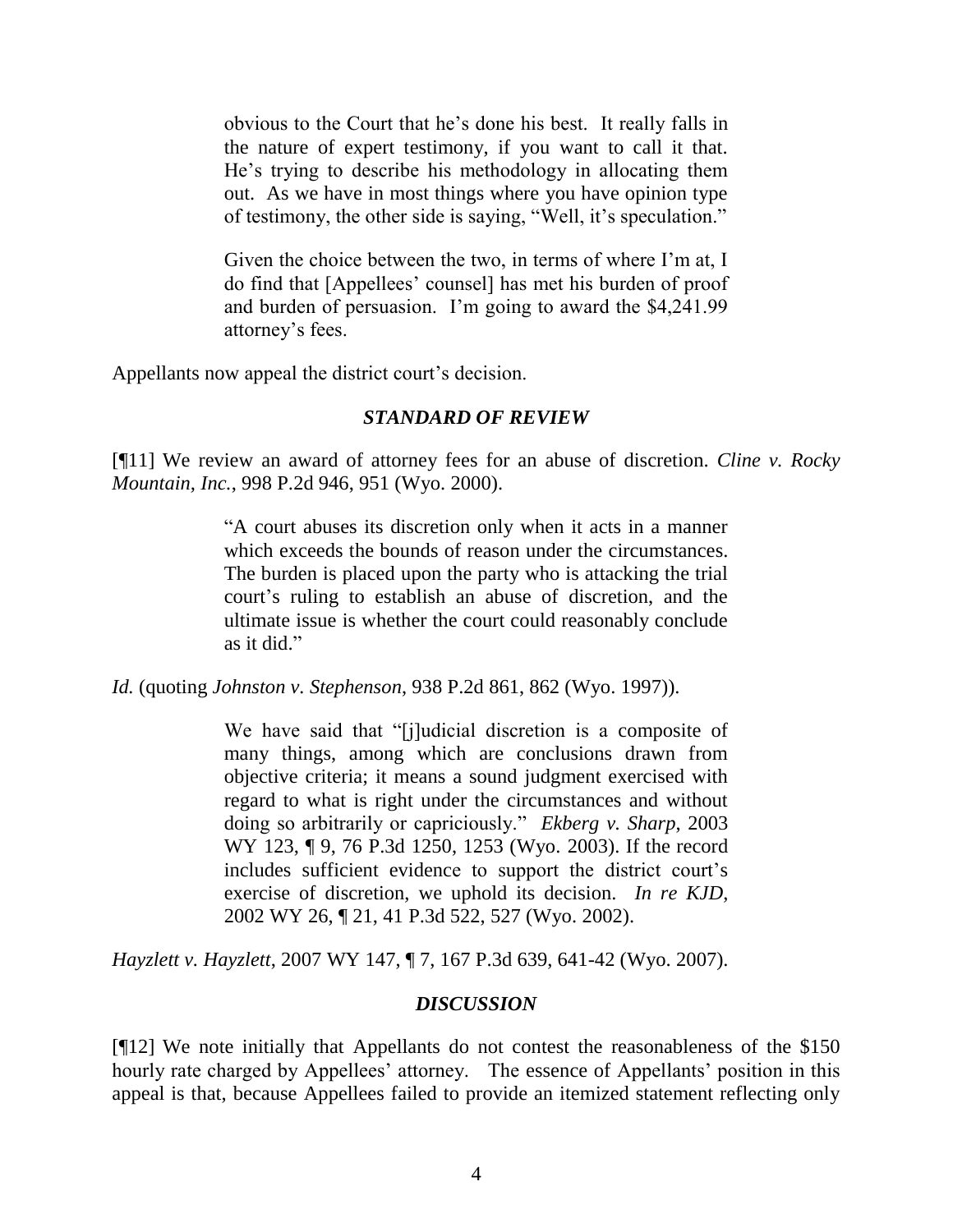fees and costs incurred in defense of the ultra vires claim, there is insufficient evidence in the record to support the award. Appellants claim that the failure to provide a separate itemization is fatal to Appellees' claim. Appellants rely upon our decisions in *Miles v. CEC Homes, Inc.*, 753 P.2d 1021 (Wyo. 1988) and *Jensen v. Fremont Motors Cody, Inc.*, 2002 WY 173, ¶ 33, 58 P.3d 322, 330 (Wyo. 2002), in support of their assertion that "[s]egregation between multiple claims is required." Their reliance is misplaced because both cases are factually distinguishable from the instant case.

[¶13] In *Miles*, the attorney represented two clients, only one of whom was legally entitled to an award of attorney fees pursuant to a contract. 753 P.2d at 1027. The fee application set forth the total attorney fees incurred by both clients. The district court entered an order awarding attorney fees for one half of the total amount. We reversed because we found no evidence in the record supporting the district court's decision. We explained:

> In addressing the subject of attorney fees, we have said that an award of attorney fees "necessarily carries with it a considerable amount of discretion in the trial court" and that this discretion "is based upon the court's experience and knowledge in that professional field in which it is deemed to have peculiar competence." *Lebsack v. Town of Torrington*, Wyo., 698 P.2d 1141, 1148 (1985). There must, however, be some proof or evidentiary basis for determining a reasonable fee. *Anderson v. Meier*, Wyo., 641 P.2d 187 (1982). We cannot discern from the record an evidentiary basis for the trial court's determination that CEC should receive one-half of the total amount of attorney fees. As far as we can tell, the only evidence to support this division of fees is the fact that there were two plaintiffs. This alone does not provide a sufficient evidentiary basis for the award.

> The burden of proving the amount of an attorney fee award rests on the party seeking the award. *See Downing v. Stiles*, Wyo., 635 P.2d 808 (1981). Because CEC failed to carry this burden, we must reverse the attorney fee award.

*Id.*

[¶14] In contrast to the situation presented in *Miles*, the record here contains a factual basis for the district court's decision. Defense counsel's ledgers and affidavit provided information allowing the district court to make an informed decision regarding a proper attorney fee award. Counsel's affidavit explained the calculation method in detail. Counsel in this case also clearly explained why he was unable to separate the claims